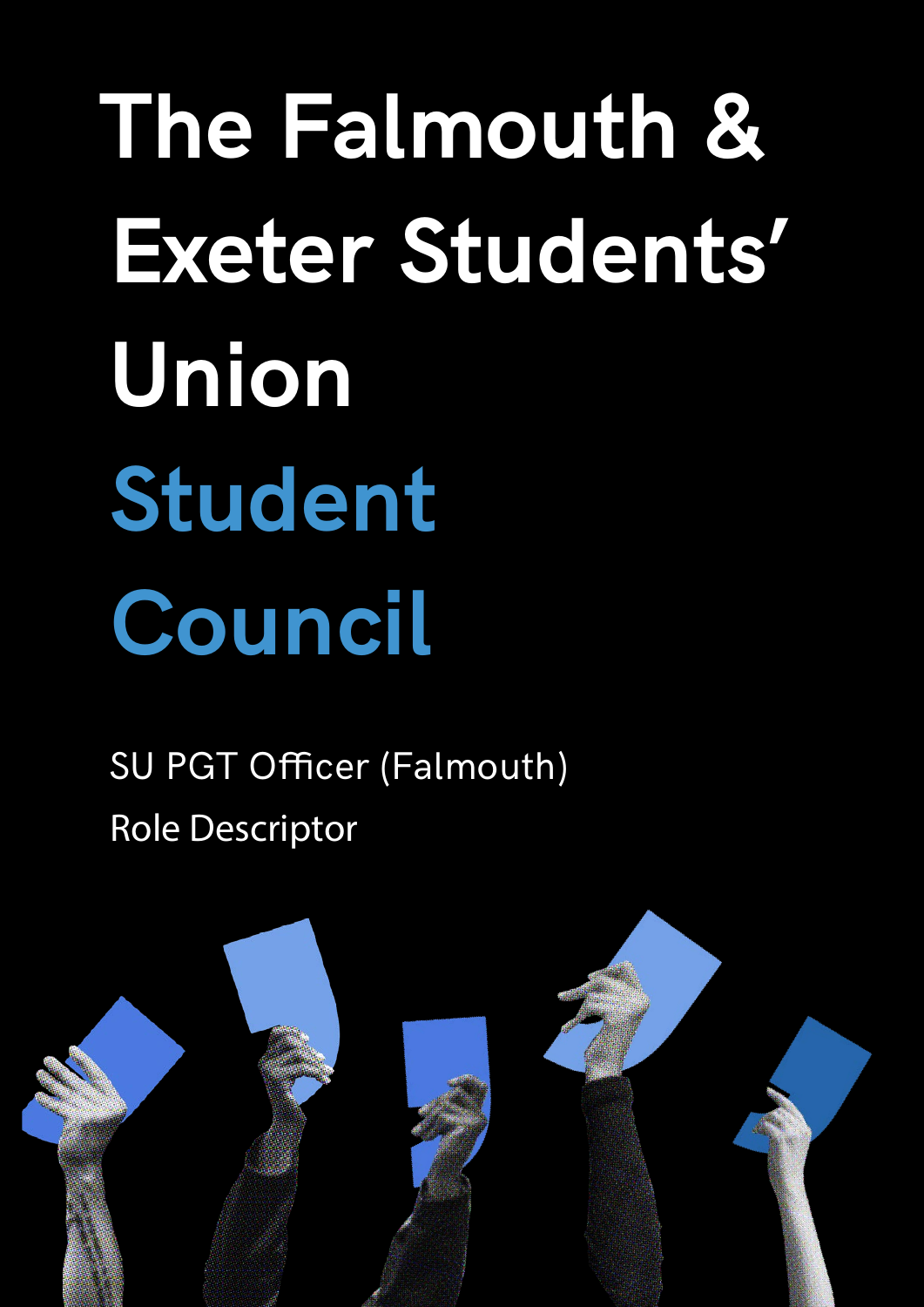## **SU PGT Officer (Falmouth)**

## Short Description:

You will be working with SU Presidents, SU staff, and the Falmouth student rep system, to make improvements to the experience of all Falmouth postgraduate taught students.

| Status:            | Part-Time Officer                                                      |
|--------------------|------------------------------------------------------------------------|
| Elected:           | By secret ballot by all Falmouth and Exeter students                   |
| Term of Office:    | 1 Academic Year                                                        |
| Accountable to:    | The student body via SU Board of Trustees, SU                          |
|                    | Student Council, Annual General Meeting and Union General Meetings     |
| Member of/attends: | SU Student Council (twice a term                                       |
|                    | 1:1 with SU President Falmouth (twice termly)                          |
|                    | Regular Updates with SU Student Voice staff                            |
|                    | Other groups or meetings as appropriate and mandated                   |
| Hours:             | As the role requires and can be flexible dependent on studies.         |
| Remuneration:      | This is a voluntary role, however, out of pocket expenses will be paid |
|                    | where appropriate.                                                     |

Role Summary:

- To represent and campaign on the student learning experience within Falmouth University;
- To work closely with the SU President Falmouth, SU academic officers, the student rep system, and the SU Student Voice Team.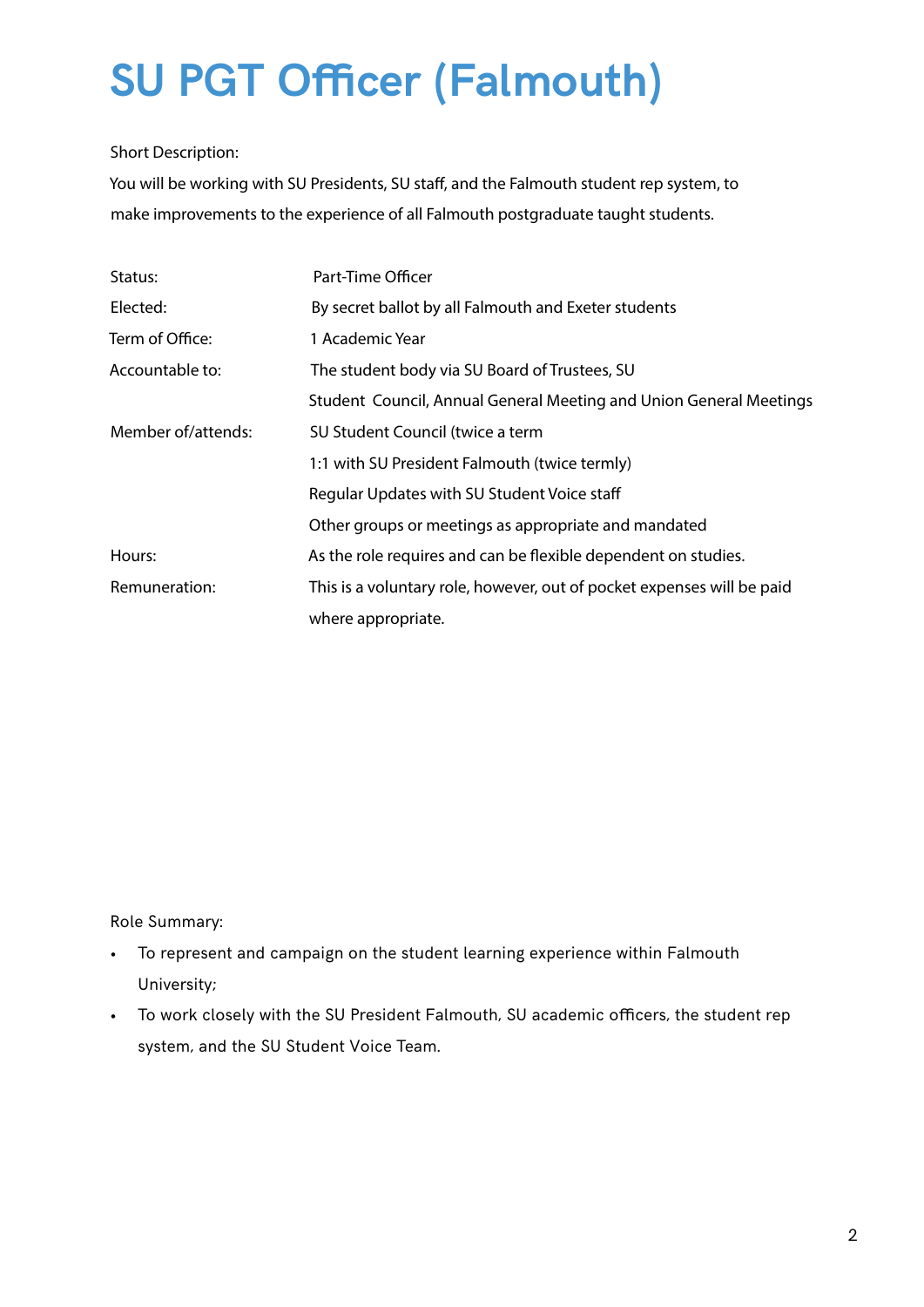Responsibilities:

- 1. To attend all meetings as required by the role;
- 2. To maintain an awareness of and encourage student involvement in NUS academic campaigns and other regional, national and international campaigns of relevance to students where appropriate;
- 3. Chair termly SU (Postgraduate) Department Rep Working Group, ensuring balanced representation for all academic departments at Falmouth University.
- 4. Represent the postgraduate taught academic experience within SU's Student Council through informed discussion at Department Rep Working Group and feedback to the group following Student Council meetings.
- 5. Ensure any issues / ideas are properly researched, evidenced and communicated in a professional and proactive manner.
- 6. Raise common academic issues/ideas in the first place with SU President Falmouth and seek to resolve/ implement these quickly and informally wherever possible.
- 7. Collaborate with fellow SU Education Officers to identify key trends for escalation to Academic Board.
- 8. Monitor progress of issues/ideas raised through regular communication with SU President Falmouth.
- 9. Keep SU (Postgraduate) Department Reps updated on the progress of their feedback for dissemination to SU Course Reps and the wider student community.
- 10. To campaign and involve students in improving the student learning experience;
- 11. Aid in the delivery of SU Priorities relating to academic and postgraduate experience in partnership with SU President Falmouth and the SU Student Voice Team.
- 12. Establish and develop positive and effective communication channels with key contacts, as listed below.
- 13. To liaise with, support and be involved with relevant SU societies;